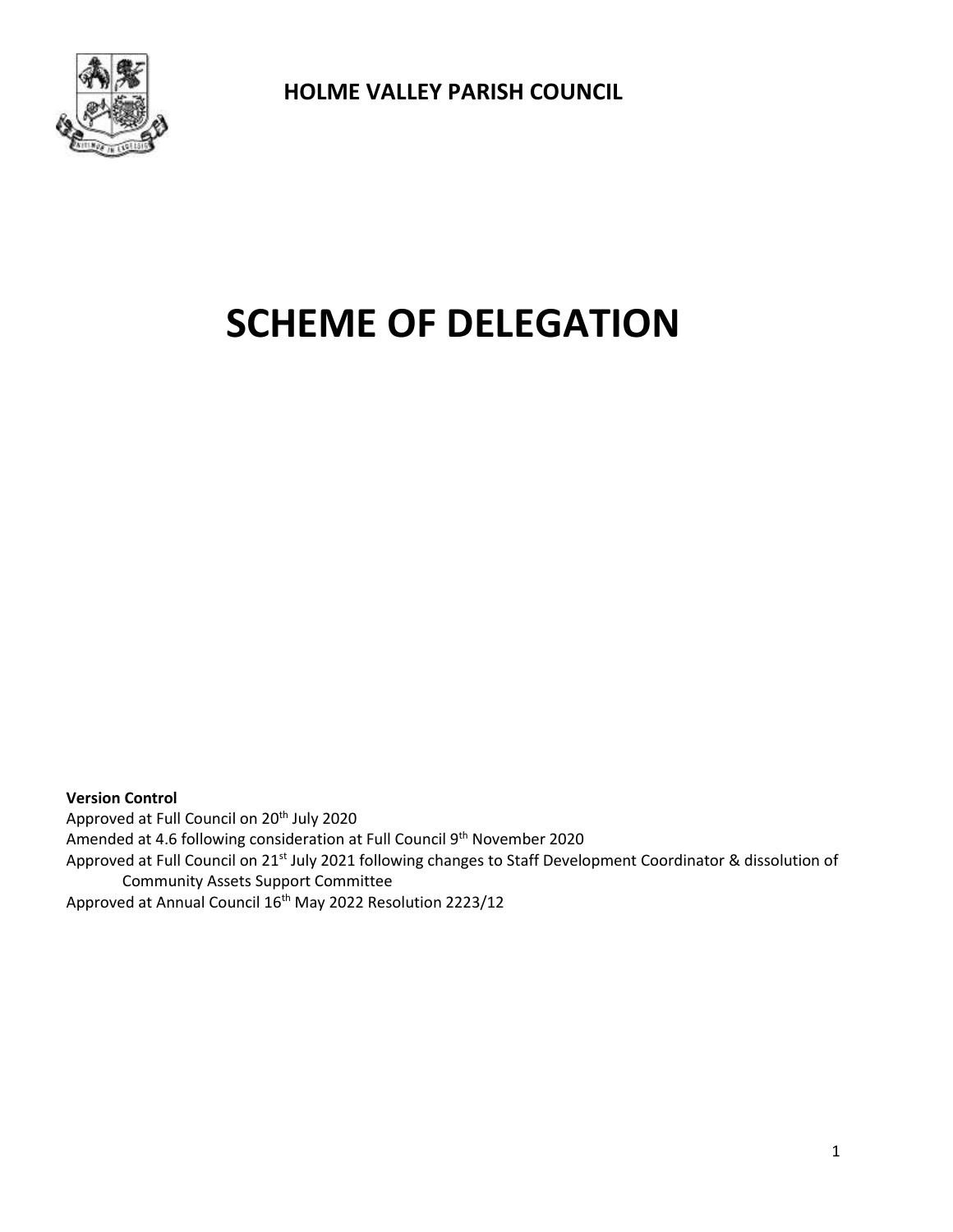

# **SCHEME OF DELEGATION PURPOSE & CONTEXT**

# **1. Discharge of the Scheme of Delegations**

- 1.1 This Scheme of Delegations forms part of the Council's Financial Regulations and Standing Orders and will be reviewed at least annually or earlier, for example when there are staffing changes.
- 1.2 One of the purposes of the document is to clearly define the parameters within which Officers of the council are able to act without reference to either their line managers or Members.
- 1.3 Where consultation with others is a requirement of the ability to act it is clearly set out with what and whom consultation should take place.
- 1.4 Any deviation from this scheme should be reported to Council at the earliest opportunity with an explanation of why the breach occurred.
- 1.5 The other purpose of the document is to capture the various delegated powers throughout the Council, including those delegated to the various committees by the Council. This element of the scheme incorporates the Terms of Reference of the Committees.

# **2. The Power to delegate**

The power to delegate functions by local Councils is set out in the Local Government Act 1972 Section 101 Arrangements for discharge of function by local authorities.

# **3. Officers' conflict of Interest**

- 3.1 Under the Local Government Act 1972, section 117; officers must make formal declaration about council contracts where the employee has a financial interest. Every officer is responsible for identifying whether he/she has any conflict of interest in any matter which is under consideration, actual or perceived, in any matter within the Council, and notifying the Council.
- 3.2 Where an employee is unsure whether an interest should be declared, they should speak to the Monitoring Officer of Kirklees Council. If the employee is advised not to declare their interest a record of the discussion should be kept by both parties. Failure to disclose such an interest may result in a disciplinary action being taken which could lead to dismissal.
- 3.3 Employees are also required to disclose any other employment that they wish to undertake in addition to their primary post with the Council.
- 3.4 All employees must identify and disclose any actual or potential personal, financial, business or other interest or close personal relationship which might reasonably be perceived as a conflict of interest.
- 3.5 Where an officer has a conflict of interest in any matter, he/she shall not participate in that matter in his/her capacity as an officer except with the prior approval of the Monitoring Officer. Any approval granted by the Monitoring Officer shall be formally recorded in the Council Minutes. Where such approval has been granted for the Officer to participate in a Council meeting of that subject matter, he/she must ensure that the disclosure of interest is also declared at the start of the Council meeting under the disclosures of interests of Members and officers.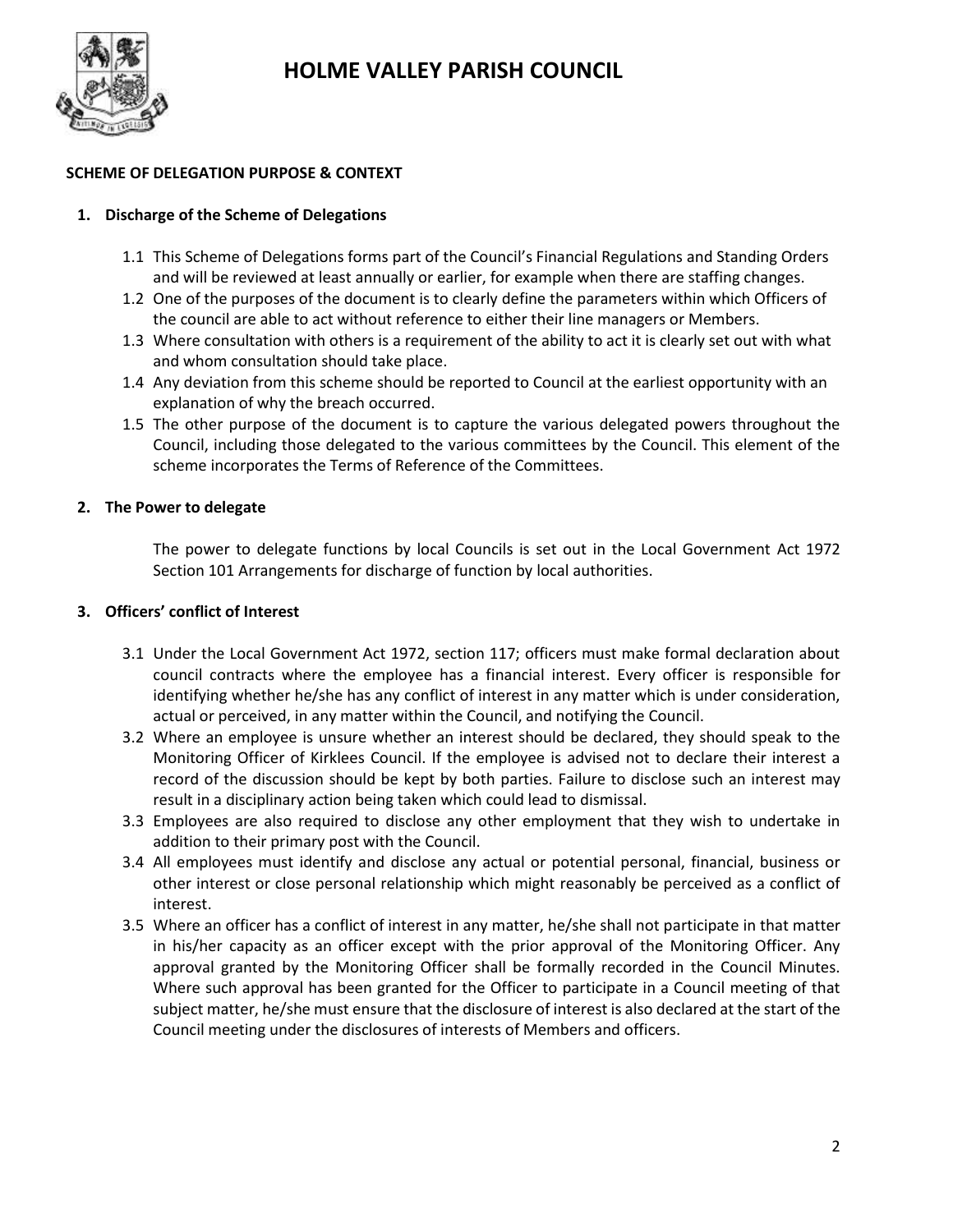

**This Scheme of Delegation authorises the Proper Officer and Responsible Financial Officer (which may be one and the same person) and Standing Committees to act with delegated authority in the specific circumstances detailed.**

### **1. RESPONSIBLE FINANCIAL OFFICER**

Responsible Financial Officer to the Council and shall be responsible for the Parish Council's accounting procedures, in accordance with the Accounts and Audit Regulations in force at any given time.

### **2. PROPER OFFICER**

# 2.1 **The Clerk to the Council shall be the Proper Officer of the Council and as such is specifically authorised to:**

- 2.1.1 Receive declarations of acceptance of office.
- 2.1.2 Receive and record Members' Registers of Interest.
- 2.1.3 Receive and grant Disclosable Pecuniary Interest (DPI) dispensations; details of all dispensations received and granted to be reported to the Council, at the next available meeting.
- 2.1.4 Receive and retain plans and documents.
- 2.1.5 Sign Notices or other documents on behalf of the Council.
- 2.1.6 Receive copies of By-laws made by a Primary local authority.
- 2.1.7 Certify copies of By-laws made by the Council.
- 2.1.8 Prepare agendas, consulting with Chairman of Council or Committee (as appropriate) wherever possible, before distribution.
- 2.1.8 Sign summons to attend meetings of the Council.
- 2.1.9 Respond to requests made under the Freedom of Information/Environmental Information Regulations and General Data Protection Regulation Legislation.
- 2.1.10 Arrange and call all meetings of the Council and its Committees (**but not necessarily Working/Steering Groups)**
- **2.1.11 The Deputy clerk will also prepare agendas and sign the summons for the meetings he/she is required to officiate at.**

### 2.2 **In addition, the Clerk to the Council has the delegated authority to undertake the following matters on behalf of the Council:**

- 2.2.1 Day to day administration of services, together with routine inspection and control.
- 2.2.2 Day to day supervision and control of all staff employed by the Council.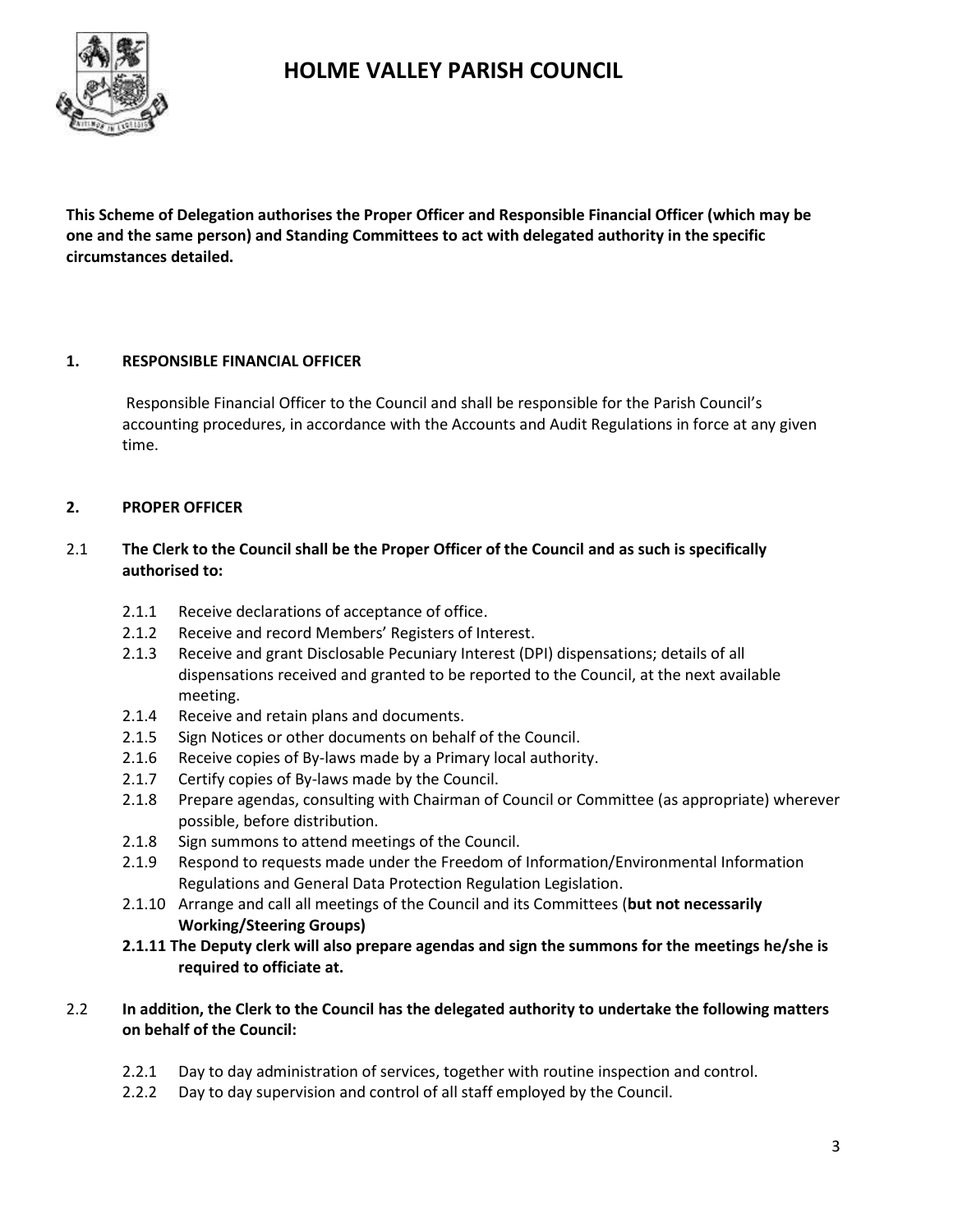

- 2.2.3 Authorisation to call any extra meetings of the Council or any Committee as necessary, having consulted with the Chairman of the Council and/or the Chairman of the appropriate Committee.
- 2.2.4 Authorisation to respond immediately to any correspondence, requiring or requesting information or relating to previous decisions of the Council, but not correspondence requiring an opinion to be taken by the Council or its Committees.
- 2.2.5 Authorisation of routine recurring expenditure within the agreed budget.
- 2.2.6 Emergency expenditure up to £2,000 outside of the agreed budget (Financial Regulation 4.5).
- 2.2.7 Authorisation of expenditure on works to individual seats and shelters up to a maximum of £500 (Financial Regulation 4.5).
- 2.2.8 Liaison with Chairman of Planning Committee and Parish Ward Councillor to provide urgent comment to Kirklees Planning Services, when the Council is notified of a planning application with a short deadline for comments (e.g. if it is an amended planning application or the Council has not been previously notified and there are no planning Committee meetings scheduled before the application is to be determined); agreed comment to be forwarded to Kirklees Planning Services and action taken to provide the comment to be reported to the next scheduled Planning Committee meeting.
- 2.3 Delegated actions of the Clerk and the RFO to the Council shall be in accordance with Standing Orders, Financial Regulations and this Scheme of Delegation and in line with directions given by the Council from time to time.

# **3. COUNCIL**

- 3.1 **The following matters are reserved to the Council for decision, notwithstanding that the appropriate Committee(s) may make recommendations thereon for the Council's consideration.**
	- 3.1.1 Appointing the Chairman and Vice Chairman of the Council.
	- 3.1.2 Appointing the Chairmen and Vice Chairmen of all the Standing Committees
	- 3.1.3 Setting the Precept.
	- 3.1.4 Borrowing money.
	- 3.1.5 Approval of the Council's Annual Accounts and completion of the Annual Return.
	- 3.1.6 Making, amending or revoking Standing Orders, Financial Regulations or this Scheme of Delegation.
	- 3.1.7 Making, amending or revoking By-laws.
	- 3.1.8 Making of Orders under any statutory powers.
	- 3.1.9 Approval and adoption of matters of principle or policy, including Mission Statements and precept level.
	- 3.1.10 Nomination and appointment of representatives of the Council to any other authority, organisation or outside body (excluding conferences, events or meetings)
	- 3.1.11 Any proposed new undertakings.
	- 3.1.12 Prosecution or defence in a court of law.
	- 3.1.13 Nomination or appointment of representatives of the Council at any inquiry on matters affecting the Parish, excluding those matters specific to a committee.
	- 3.1.14 Matters relating to the Council's Code of Conduct.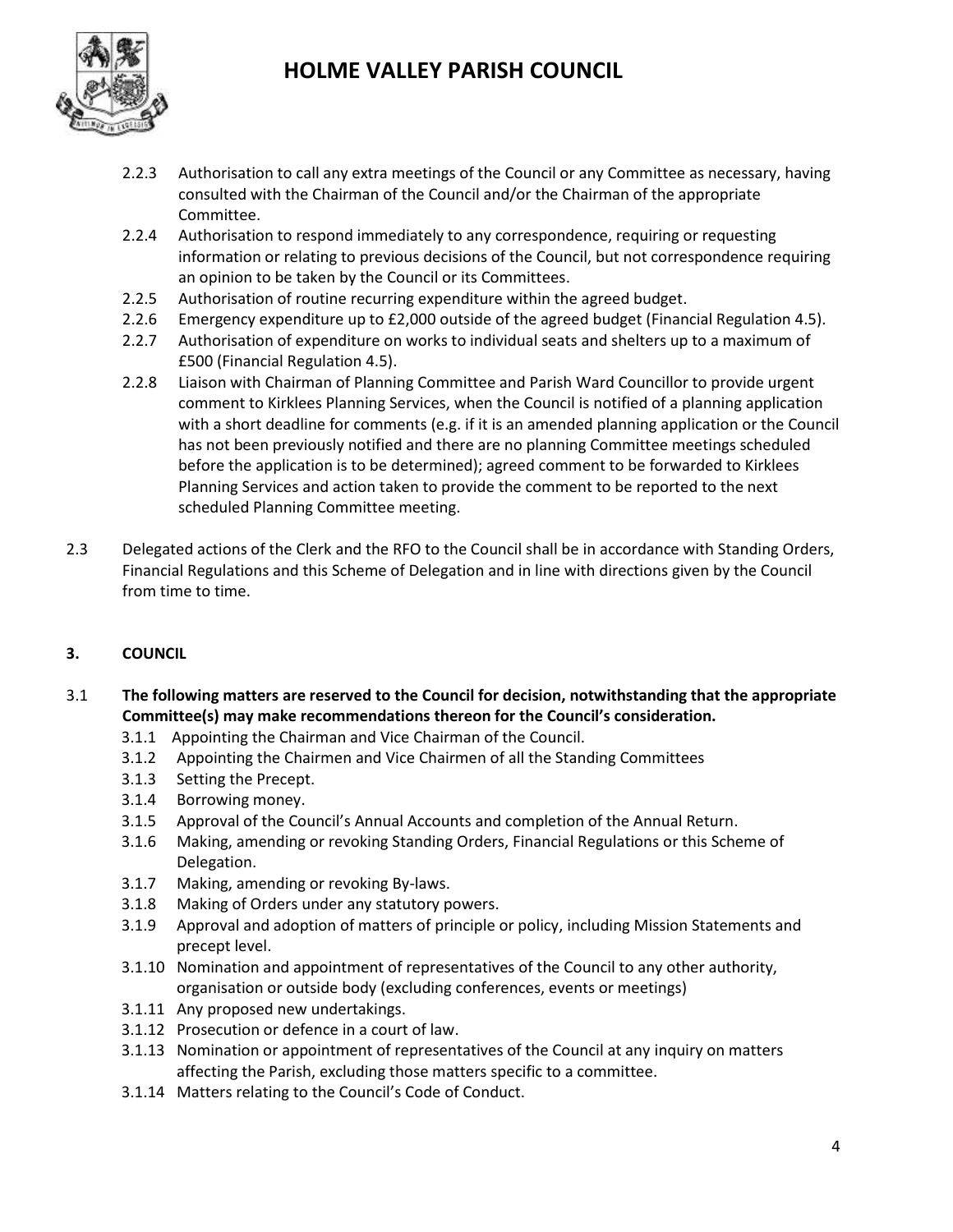

- 3.1.15 Matters relating to the Council's Complaints Procedure.
- 3.1.16 Approval of Special Dispensations (for a Member's non-attendance due to health or personal reasons).
- 3.1.17 Matters relating to Councillor Vacancies.
- 3.1.18 Approval of wreaths and co-ordination of representation at annual Remembrance Sunday services.
- 3.1.19 Approval of annual schedule of meetings.
- 3.1.20 Matters relating to legislative changes and other allied consultations, having an impact on the Council.
- 3.1.21 Approval of virements from one delegated Committee to another (although virements within a Committee Budget heading can be approved by Finance & Management Committee following recommendations from other another committee).
- 3.1.22 Matters relating to the Parish Charter.
- 3.1.23 Matters relating to the General Power of Competence.
- 3.1.24 Matters relating to employment contracts and recruitment.
- 3.1.25 Confirmation that criteria met for Local Council Award Scheme accreditation (although Finance & Management Committee delegated to prepare information to be submitted).

### 3.2 **Urgent matters:**

- 3.2.1 In the event of any matter arising which requires an urgent decision the Clerk to the Council shall forthwith consult with the Chairman and Vice-Chairman of the Council, and the appropriate Committee Chairman if the matter involves expenditure not provided for in the annual budget, and not covered by paragraph 2.2.6 (above) and Finance Regulation 4.5 before acting on behalf of the Council in respect of the particular matter then under consideration.
- 3.2.2 Before the Clerk to the Council exercises the delegated powers granted by paragraph 3.2.1 (above), those Members consulted shall consider whether the matter is of sufficient interest to justify the summoning of a Special Meeting of the Council or of the appropriate Committee and where a meeting is so summoned the Committee concerned shall have delegated power to act on behalf of the Council in respect of the particular matter then under consideration.
- 3.2.3 Before exercising the delegated power granted by paragraph 3.2.2 (above), the Committee concerned shall consider whether the matter is of sufficient importance to justify recommending to the Chairman of the Council that a Special Meeting of the Council should be called in accordance with Standing Order 18(c).
- 3.2.4 Whenever any action is taken in this way, full details of the circumstances justifying the urgency and of the action taken shall be submitted in writing to the next appropriate meeting of the Council.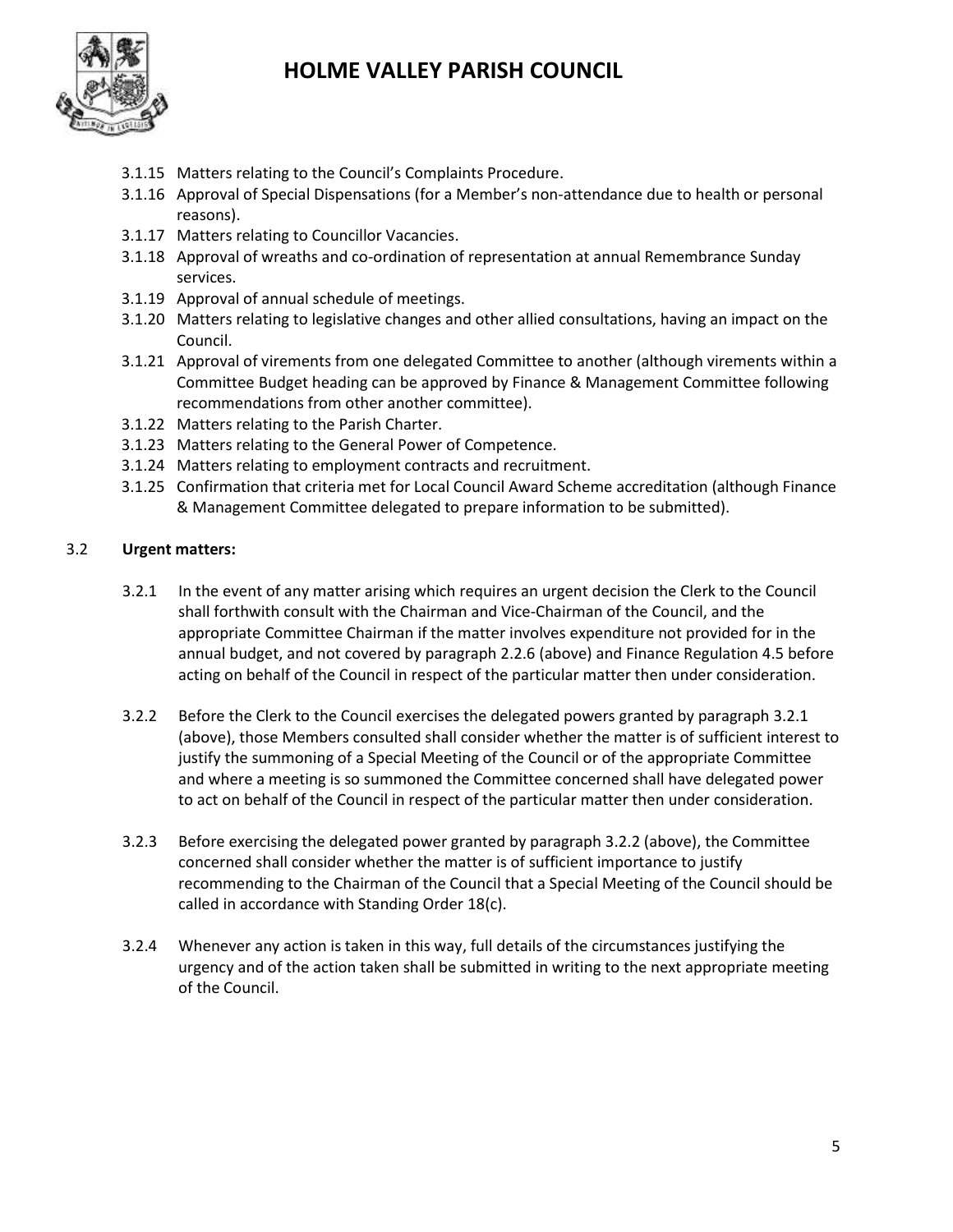

### **4. COMMITTEES**

### **4.1 THE FINANCE AND MANAGEMENT COMMITTEE**

#### **4.1.1 Terms of Reference**

| <b>Membership</b>             | <b>Maximum 13</b>                                                            |
|-------------------------------|------------------------------------------------------------------------------|
| <b>Non-elected Membership</b> | <b>Not Applicable</b>                                                        |
| Quorum                        | One third of Elected Membership members<br>rounded up and no less than three |
| <b>Frequency of Meetings</b>  | Every two months alternating with Full Council                               |

- Election of Vice Chairman from among its membership if so delegated by the Council.
- Approval of its Minutes as true and correct records.
- Receive and grant DPI dispensations; details of all dispensations received to be reported back to the Council, at the next available meeting.
- All matters relating to financial management of the Council's affairs, including the approval of monitoring reports, investment of income and other banking arrangements, but not the setting of a precept or any amount to be borrowed.
- Audit arrangements (and review thereof).
- Budgetary control, including approval of any virement and supplementary budget requests within the Council's agreed overall budget.
- Approval of changes to Fixed Asset Register.
- Subscriptions (and review thereof).
- Insurance and Risk Management (procedural matters and review thereof).
- Emergency Planning.
- Approval of matters relating to any Council Office CCTV and audio recording equipment.
- Corporate Management.
- General Administration.
- Management of any matters relating to the Council Office/meeting room within the Civic Hall, including installation of civic fixtures and fittings e.g. Honours Boards, exterior/interior noticeboards and signage (subject to any Listed Building/Conservation Officer permissions that may be required).
- Negotiations with HCHCT and management of any re-shaping of internal space(s) within the Civic Hall, with professional advice and any permissions being sought as necessary.
- Civic Activities/Local Democracy.
- Approval of matters relating to Civic Regalia and Honours' Board updates.
- Approval of the provision and management of Information and Communication Technology (ICT), including replacement of outdated equipment and purchase of new equipment within the approved Budget.
- Management of the Council's tenancies rent reviews and tenancy agreements.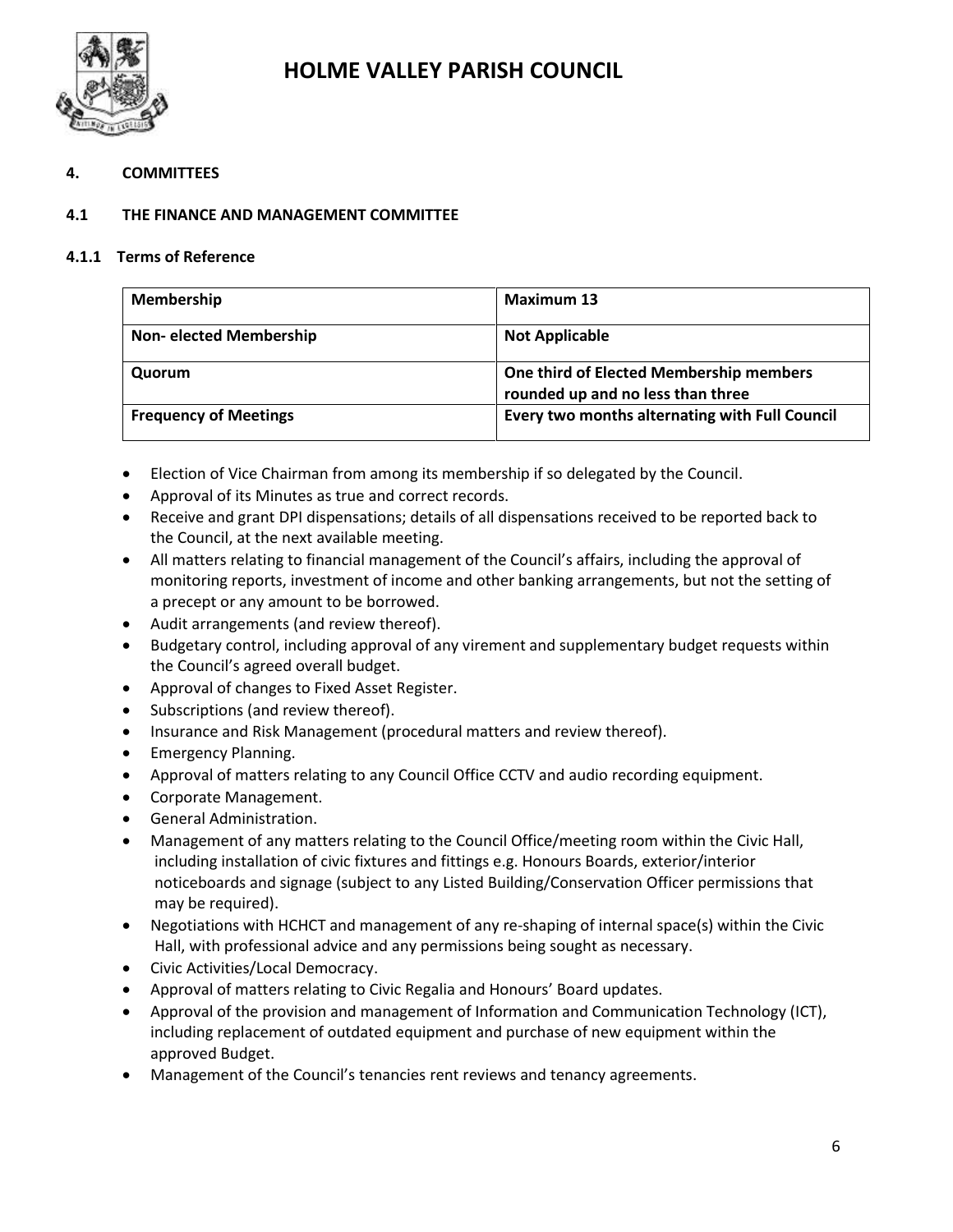

- Managing, maintaining and monitoring the demand and availability for the tenanted sites (Holme allotments and garage plots).
- Approval of tendering and selection of contracts
- Representative attendance at conferences and events by Councillors and Officers.
- All matters relating to Freedom of Information/Environmental Information Regulations, Data Protection, General Data Protection Regulation and Management/Retention of Documents.
- All matters relating to Statement of Intent on Training (including approval of any Councillor/Officer induction/training (although Officer training can also be approved by Staffing Committee, where training needs identified through Staff Performance & Development Review process).
- All matters relating to the preparation of information on the Council's accreditation to the Local Council Award Scheme (except confirmation that the criteria have been met, which must be a full Council decision).
- Any other matter which may be delegated to it by the Council from time to time.

# **4.1.2 The Finance and Management Committee shall be delegated to make decisions on behalf of the Council in the following matters:**

- Approval of expenditure on items included in the approved Committee budget up to the amount specified in the budget.
- Providing support, to an agreed budget, to organisations charged with the management of assets in community ownership run for the public benefit through the award of grants to community groups for community assets
- Approval of funding support provision to Holmfirth Civic Hall Community Trust subject to the committee limits in the Financial Regulations
- Award of grant funding for community events or projects.
- Management of Expressions of Interest process for community assets.
- Approval of payment of monthly schedule of accounts.
- To review and approve the committee payments list for compliance in accordance with the Financial Regulations and Scheme of Delegations
- To assemble and submit estimates of income and expenditure for each financial year in respect of services of this committee no later than 30<sup>th</sup> October each year.
- Any other matter which may be delegated to it by the Council from time to time.

# **The following matters are reserved to the Council for decision, but the Committee may make recommendations:**

- The Committee's budget each financial year.
- Any funding required outside of, or above, the set budget in any given financial year.
- Formulation of budget policy for presentation to Council.
- Formulation of forward planning and strategy for presentation to Council.
- Democratic Representation.
- Civic and Ceremonial.
- Policy formulation/changes.
- Confirmation that criteria met on Local Council Award Scheme accreditation.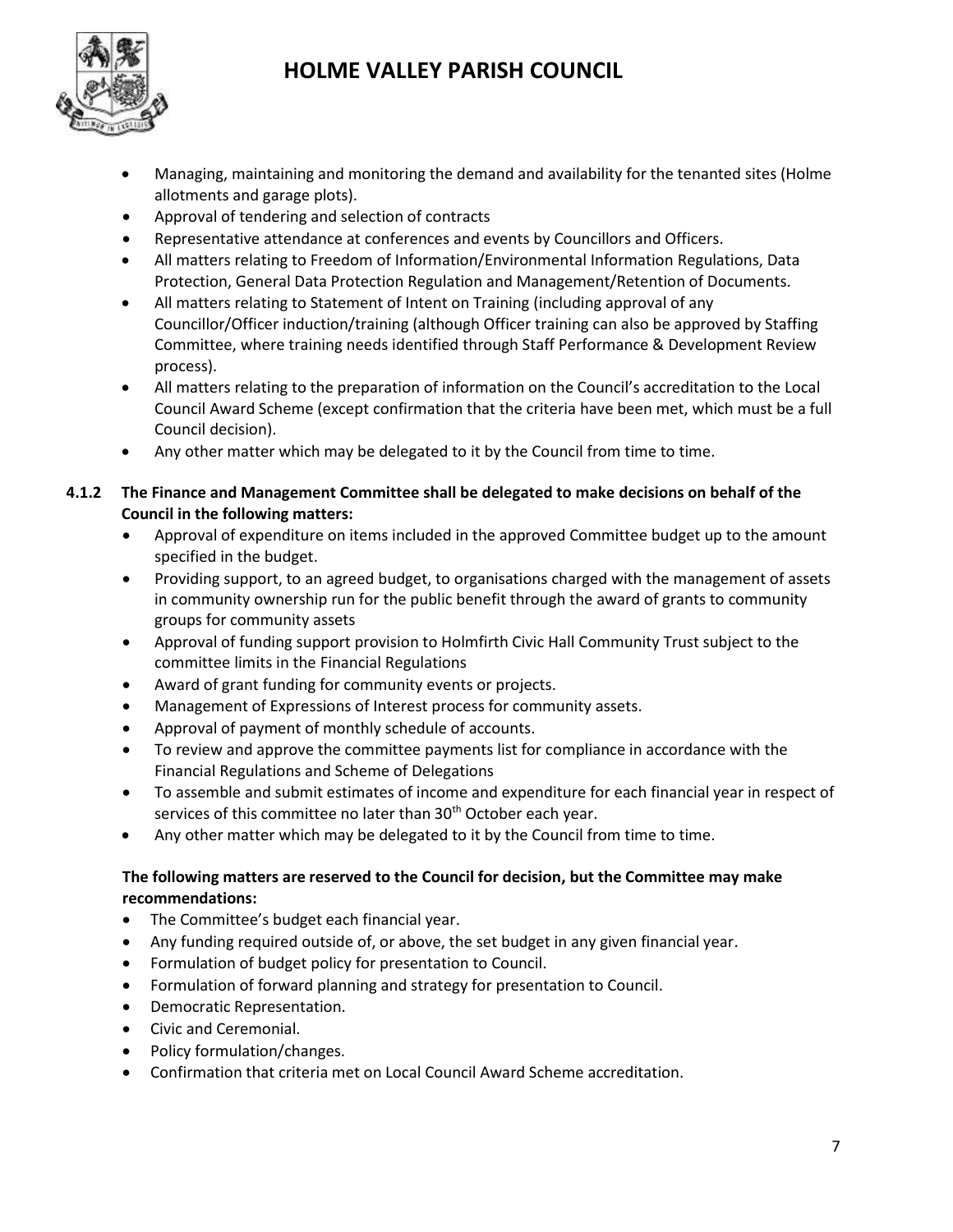

**The Committee may refer specific matters to the Council for a final decision if it so wishes.**

### **4.2 THE PLANNING COMMITTEE**

#### **4.2.1 Terms of Reference**

| <b>Membership</b>            | 13 maximum                                |
|------------------------------|-------------------------------------------|
| <b>Membership co-optees</b>  |                                           |
| Quorum                       | One third of voting membership rounded up |
| <b>Frequency of meetings</b> | Every 4 weeks                             |

- Election of Vice Chairman from among its membership if so delegated by the Council.
- Approval of its Minutes as true and correct records.
- Receive and grant DPI dispensations; details of all dispensations received to be reported back to the Council, at the next available meeting.
- To comment on planning applications received from the Local Planning Authority (Kirklees Council) and the Peak District National Park Authority.
- Planning enforcement issues.
- Conservation Area appraisals.
- Street Naming, depending on deadlines.
- Licensing Matters.
- To comment on behalf of the Council on Local Plans, Structure Plans, Mineral Plans, Waste Plans, Regional Plans and any other Plans or Studies as considered appropriate.
- To co-ordinate the production, with the community, of the Holme Valley Neighbourhood Plan.
- Approval of tendering and selection of contracts, e.g. consultants to advise on Neighbourhood Plan.
- To comment on behalf of the Council in response to any consultations in relation to footpath diversions, modifications or adoptions, depending on deadlines.
- Any other matter which may be delegated to it by the Council from time to time.

### **4.2.2 The Planning Committee shall be delegated to make decisions on behalf of the Council in the following matters:**

- Approval of expenditure on items included in the approved Committee budget up to the amount specified in the budget.
- To assemble and submit to Finance and Management, estimates of income and expenditure for each financial year in respect of services of this committee no later than 30<sup>th</sup> October each year.

# **The following matters are reserved to the Council for decision, but the Committee may make recommendations:**

- The Committee's budget each financial year.
- Any funding required outside of, or above, the set budget in any given financial year.
- Policy formulation/changes.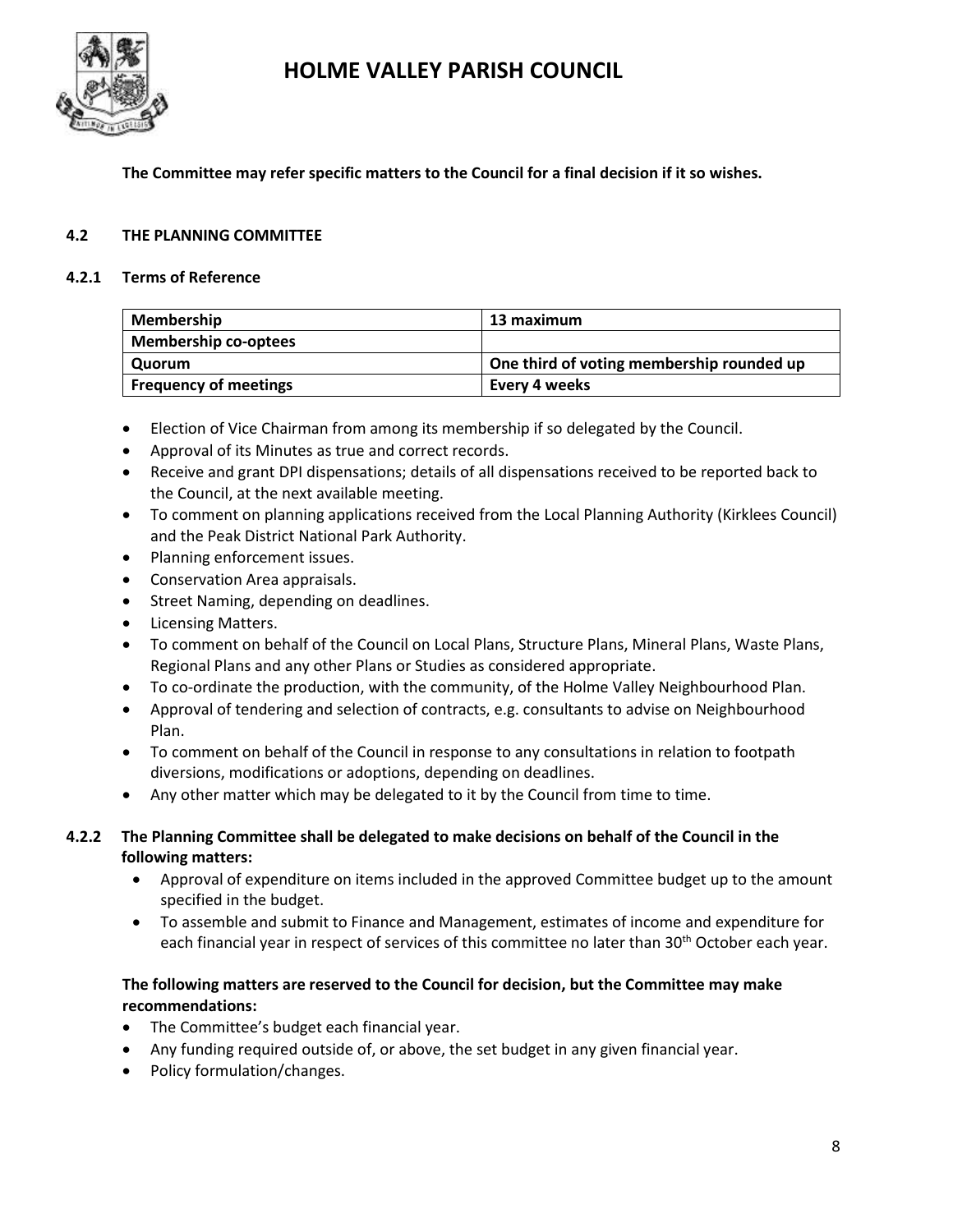

### **The Committee may refer specific matters to the Council for a final decision if it so wishes.**

### **4.3 THE PUBLICATIONS AND COMMUNICATIONS COMMITTEE**

### **4.3.1 Terms of Reference**

| <b>Membership</b>             | <b>13 Members Maximum</b>               |
|-------------------------------|-----------------------------------------|
| <b>Non-elected Membership</b> |                                         |
| Quorum                        | A third of voting membership rounded up |
| <b>Frequency of Meetings</b>  | 4 Times per Year                        |

- Election of Vice Chairman from among its membership if so delegated by the Council.
- Approval of its Minutes as true and correct records.
- Receive and grant DPI dispensations; details of all dispensations received to be reported back to the Council, at the next available meeting.
- Authorisation for the creation, content, production and distribution of the Council's newsletter, annual report and website.
- Responsibility for all contact with the media, including the content and issue of press releases, following agreed procedures.
- Authorisation to appoint Media spokespersons.
- Detailed planning for Council representation at community events and approval of display, manning of stand, etc.
- All matters relating to annual Tidy Trader Scheme judging and awards.
- Approval of Community Champion awards.
- Approval of Community Building plaques.
- Approval of tendering and selection of contracts, e.g. web design/upkeep, advertising.
- Any other matter which may be delegated to it by the Council from time to time.

### **4.3.2 The Publications & Communications Committee shall be delegated to make decisions on behalf of the Council in the following matters:**

- Approval of expenditure on items included in the approved Committee budget up to the amount specified in the budget.
- To assemble and submit to Finance and Management, estimates of income and expenditure for each financial year in respect of services of this committee no later than 30<sup>th</sup> October each year.

# **The following matters are reserved to the Council for decision, but the Committee may make recommendations:**

- The Committee's budget each financial year.
- Any funding required outside of, or above, the set budget in any given financial year.
- Policy formulation/changes, e.g. Media Policy.

### **The Committee may refer specific matters to the Council for a final decision if it so wishes.**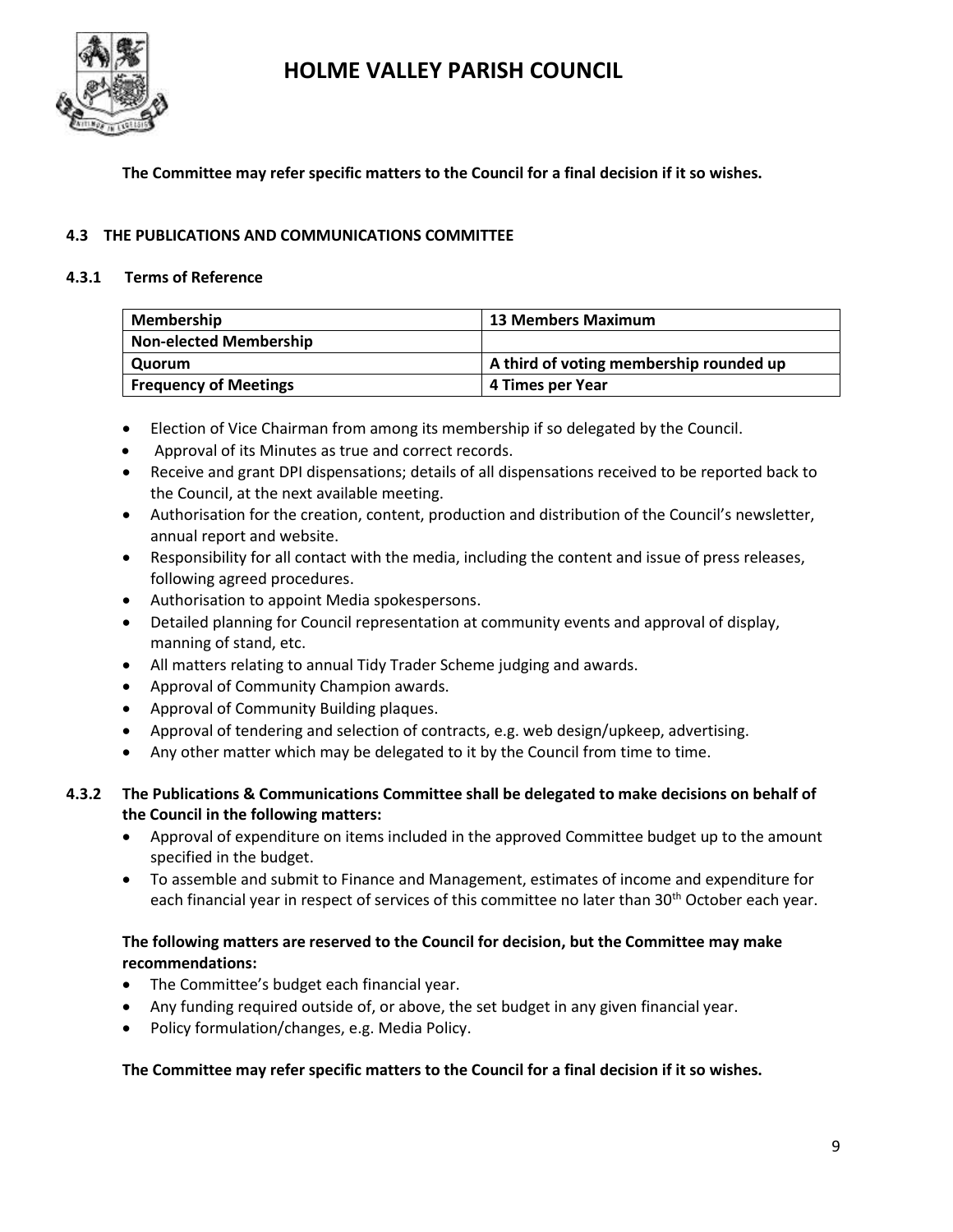

### **4.4 THE SERVICE PROVISION COMMITTEE**

#### **4.4.1 Terms of Reference**

| <b>Membership</b>             | 14 Members                  |
|-------------------------------|-----------------------------|
| <b>Non-Elected Membership</b> |                             |
| Quorum                        | One third of voting members |
| <b>Frequency of Meetings</b>  | 4 times per Year            |

- Election of Vice Chairman from among its membership if so delegated by the Council.
- Approval of its Minutes as true and correct records.
- To safeguard the buildings transferred into the ownership of the HVPC and ensure they continue to meet the needs of the residents of The Holme Valley (Holmfirth Civic Hall, Holmfirth Public Toilets, Honley Library).
- To oversee the ongoing lease and management arrangements with Holmfirth Civic Hall Community Trust (HCHCT) who run the Holmfirth Civic Hall on a day-to-day basis.
- To oversee the completion of the lease for the Honley Library and ensure the Trustees of Honley Library manage the building according to the leases with HVPC and Kirklees Library Service.
- Consideration and negotiations regarding any other community assets in the Valley at risk of being lost, for use by the community.
- Maintenance and upkeep of all public seats, stone shelters and adopted phone boxes (including custodians) in the Council's ownership, including management of day-to-day activities of Maintenance Contractor.
- Maintenance and upkeep of Closed Churchyard, New Mill.
- Maintenance and upkeep of Arts Trail art installations
- Maintenance and upkeep of war memorials.
- Approval of matters relating to environmental issues (e.g. litter and dog fouling).
- Response to issues or concerns raised by residents relating to public transport, highways and environmental issues.
- To comment on behalf of the Council in response to any consultations in relation to footpath diversions, modifications or adoptions, depending on deadlines (otherwise considered by Planning Committee).
- Street Naming, depending on deadlines (otherwise considered by Planning Committee).
- Approval of matters relating to transport (e.g. minibus services and Patient Transport Scheme).
- Approval of matters relating to youth facilities and projects.
- Approval of matters relating to Christmas trees/lighting provision.
- Approval of matters relating to CCTV equipment provision.
- To work in partnership with Kirklees Council in the provision of any scheme for which the Committee has approved budget provision.
- Any other matter which may be delegated to it by the Council from time to time.

### **4.4.2 The Service Provision Committee shall be delegated to make decisions on behalf of the Council in the following matters:**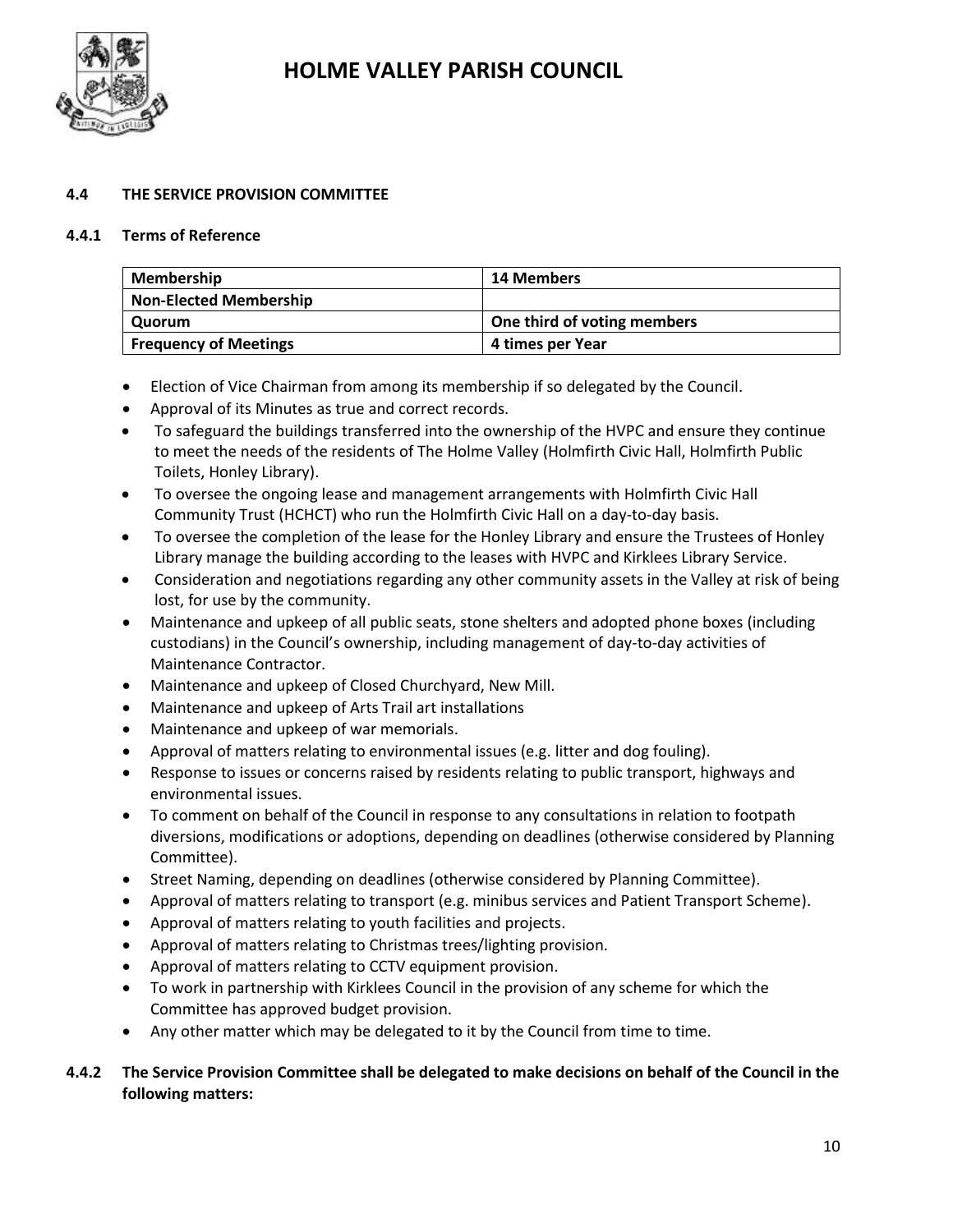

- Approval of expenditure on items included in the approved Committee budget up to the amount specified in the budget.
- Award of grants to community groups for community services.
- Management of Expressions of Interest process where required for community services.
- Approval of matters relating to the management of Honley Library by the Trustees of Honley Library.
- Approval of funding support provision to Honley Library subject to the committee limits in the Financial Regulations
- Approval of matters relating to the management of the Civic Hall by the Holmfirth Civic Hall Community Trust.
- Approval of matters relating to the day-to-day running and maintenance of Holmfirth Public Conveniences and the tenanted unit within the building.
- Approval of tendering and selection of contracts, e.g., maintenance contractor.
- To assemble and submit to Finance and Management, estimates of income and expenditure for each financial year in respect of services of this committee no later than 30<sup>th</sup> October each year.

# **The following matters are reserved to the Council for decision, but the Committee may make recommendations:**

- The Committee's budget each financial year.
- The nomination of a number of Members to be appointed to the Board of Trustees of HCHCT and Friends of Honley Library.
- Any funding required outside of, or above, the set budget in any given financial year.
- Policy formulation/changes.

# **The Committee may refer specific matters to the Council for a final decision if it so wishes.**

# **4.5 THE STAFFING COMMITTEE**

### **4.5.1 Terms of Reference**

| <b>Membership</b>             | <b>10 Maximum</b>                              |
|-------------------------------|------------------------------------------------|
| <b>Non-Elected Membership</b> | Not applicable                                 |
| Quorum                        | One third of elected membership                |
| <b>Frequency of Meetings</b>  | Three times a year and as required in between. |

- Election of Vice Chairman from among its membership if so delegated by the Council.
- Appointment of the Staff Performance & Development Lead to act as line manager to the Clerk on behalf of the Council as outlined in the Staff Performance & Development Lead description (provided for reference) as Appendix 1 to the Scheme of Delegation)
- Approval of its Minutes as true and correct records.
- Receive and grant DPI dispensations; details of all dispensations received to be reported back to the Council, at the next available meeting.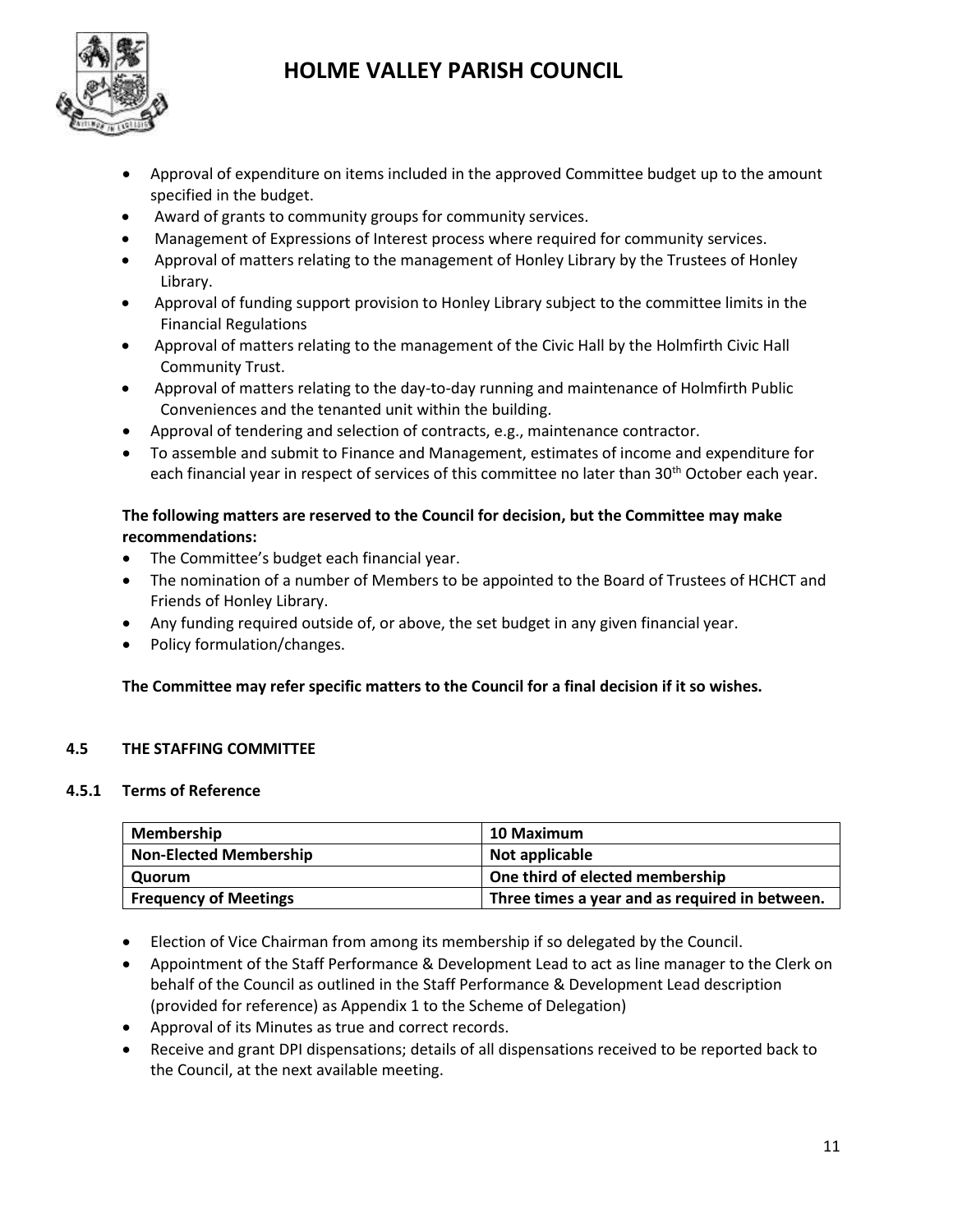

- The Staffing Committee will be responsible for all matters relating to the advertising, interviewing selection and appointment of a member of staff where such a post has been approved by Full Council.
- Responsible for all matters relating to employees, based on recommendations made and agreed by Council, or in line with contractual arrangements. The Committee may decide that it wishes to refer specific matters to the Council for final decision, subject to the matters reserved for final decision for legal reasons.
- To implement national pay awards
- To carry out the Annual Staff Development Review, and to finalise and approve action plans resulting from that Review, prior to report to Council that Review has been completed.
- Approval of any Staff training and continuing professional development.
	- Approval of policies, guidelines and strategies on human resources, personnel, and development, to ensure the Council properly undertakes its responsibilities for its staff and others relating to welfare, health and safety,
	- Working Time Directive and pensions provision.
- Hearings for Grievance, Disciplinary and Capability matters\* in accordance with the Council's Grievance and Disciplinary Procedure.
- Dealing with any Grievance, Disciplinary and Capability matters to a conclusion, only reporting to Council when the time for any Appeal has passed.
- Appointment of an Appeals Sub Committee, if necessary.
- Any other matter which may be delegated to it by the Council from time to time.

# **4.5.2 The Staffing Committee shall be delegated to make decisions on behalf of the Council in the following matters:**

- Approval of expenditure on items included in the approved Committee budget up to the amount specified in the budget.
- To assemble and submit to Finance and Management, estimates of income and expenditure for each financial year in respect of services of this committee no later than 30<sup>th</sup> October each year.

# **Policy on the following matters is reserved to the Council for decision, but the Staffing Committee may also make Policy recommendations relating to:**

- Conditions of Service.
- Staff levels.
- Policy formulation/changes.

**The Committee may refer specific matters to the Council for a final decision if it so wishes.**

**\*It is vital that the Staffing Committee keeps confidential its deliberations and decisions in cases of Grievance, Disciplinary and Capability hearings, because if an Appeal against a decision is received it must, legally and in the interests of fairness, be heard again by elected members with no prior knowledge of the case.**

**Any grievance against a member regarding issues under the Code of Conduct will be referred to the Monitoring Officer of Kirklees Council form the outset.**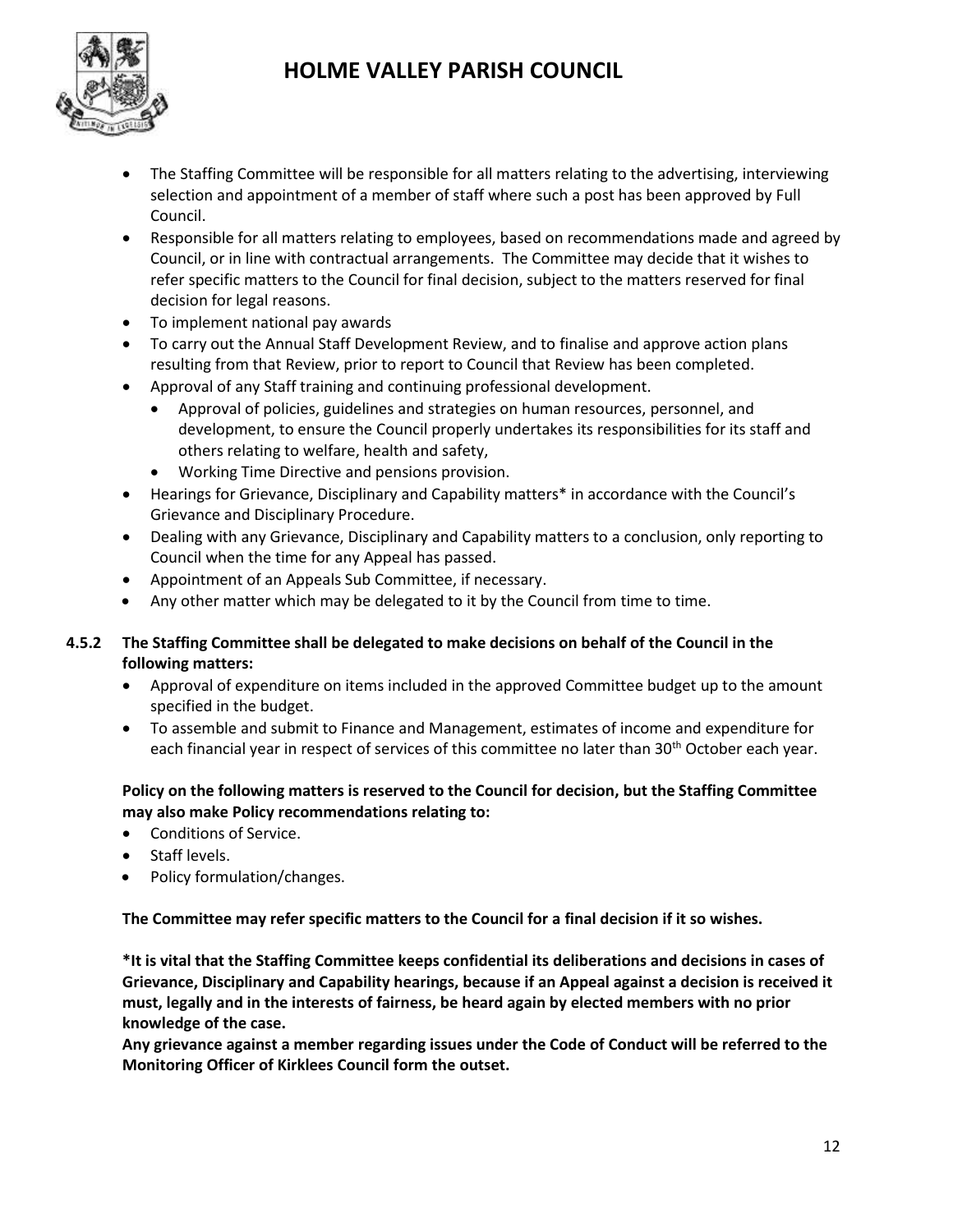

**In order to ensure as far as possible that such matters as Appraisal, Grievance, Disciplinary and Capability issues are dealt with professionally and in accordance with Employment legislation, all Members of the Staffing Committee must agree to undertake training in these matters.**

- **4.5.3** The **Appeals Sub-committee** is delegated to make decisions on the behalf of the Council in the following matters:
	- Appeals against decisions made by the Staffing Committee in Grievance, Disciplinary and Capability matters.
	- Dealing with Appeals to a final conclusion, only reporting to Council the actions it has taken at the end of the process.

**In order to ensure as far as possible that such matters as Appraisal, Grievance, Disciplinary and Capability issues are dealt with Members of the Appeals Sub-committee must agree to undertake training in these matters.**

# **4.6 THE CLIMATE EMERGENCY COMMITTEE**

### **4.6.1 Terms of Reference**

| <b>Membership</b>             | 18 (maximum 8 Elected Members) |
|-------------------------------|--------------------------------|
| <b>Non-Elected Membership</b> | 10                             |
| Quorum                        | One third of elected members   |
| <b>Frequency of Meetings</b>  | 4 times per year               |

- Election of Vice Chairman from among its membership if so delegated by the Council.
- Receive and grant DPI dispensations; details of all dispensations received to be reported back to the Council, at the next available meeting.
- Approval of its Minutes as true and correct records.
- To engage with other groups in the community and other Statutory groups to effect the aims of the Climate Emergency Action Plan.
- To manage 6 sub-groups according to the main themes of The Climate Emergency Action Plan
	- $\circ$  Sub-group 1 Agriculture, Food, Environment and Land Use
		- $\circ$  Sub-group 2 Energy and Buildings
		- $\circ$  Sub-group 3 Economy and Business
		- $\circ$  Sub-group 4 Waste
		- $\circ$  Sub-group 5 Transport and Travel
		- $\circ$  Sub-group 6 Mobilisation
- To liaise with the Publishing and Communications Committee regarding publicity material and publicity events.
- **4.6.2 The Climate Change Committee shall be delegated to make decisions on behalf of the Council in the following matters:**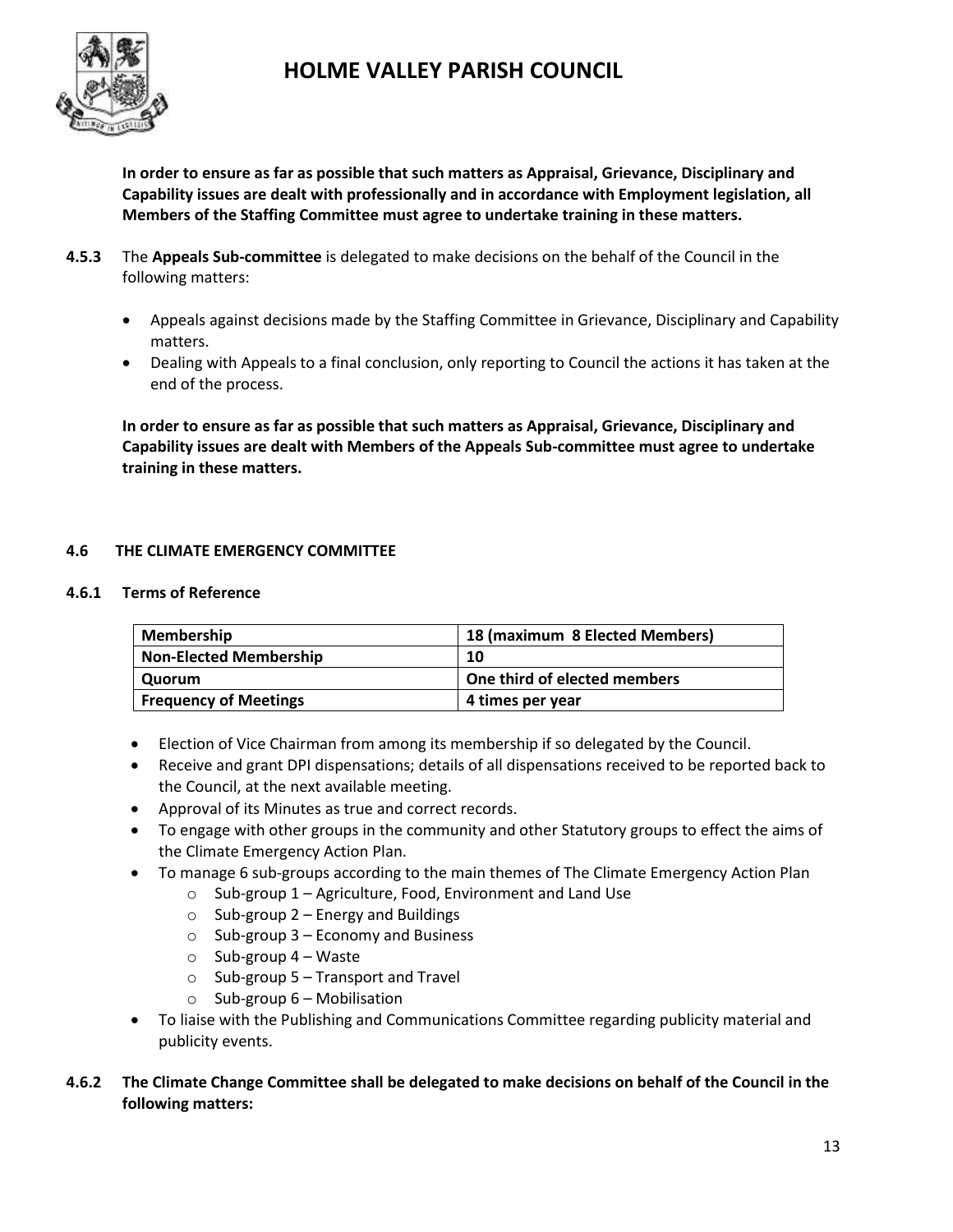

- Approval of expenditure on items included in the approved Committee budget up to the amount specified in the budget.
- To assemble and submit to Finance and Management, estimates of income and expenditure for each financial year in respect of services of this committee no later than 30th October each year.
- Management of the workload of the Climate Emergency Action Plan coordinator and coordination with the Clerk on employment matters.

# **The following matters are reserved to the Council for decision, but the Committee may make recommendations:**

- The Committee's budget each financial year.
- Any funding required outside of, or above, the set budget in any given financial year.
- Policy formulation/changes.

### **The Committee may refer specific matters to the Council for a final decision if it so wishes.**

### **5. SUB-COMMITTEES**

5.1 The Council's Standing Committees may appoint Sub-Committees, if a Committee believes that it would be required to assist in managing the Committee's workload. Any powers to be delegated to such a Sub-Committee should be detailed at the time the Sub-Committee is formed by means of a Minute outlining its Terms of Reference. Any Sub-Committee shall have delegated authority to arrange its own meeting dates and times, to suit the Group Membership.

# **6. Working/Steering Groups**

6.1 Working/Steering Groups may be formed by resolution of the Council or a Committee at any time for the purpose of completing a specific task or project. The work of such a Working/Steering Group will be decided upon at the time it is formed by means of a Minute detailing the Terms of Reference. Each Working/Steering Group will report back with recommendations to the Council or the Committee that formed it.

Any Working/Steering Group shall have delegated authority to arrange its own meeting dates and times, to suit the Group Membership.

### **7. Delegation - Limitations**

7.1 Committees and Sub-committees shall, at all times, act in accordance with the Council's Standing Orders, Financial Regulations and this Scheme of Delegation and, where applicable, any other rules, regulations, schemes, statutes, By-laws or orders made and with any directions given by the Council from time to time.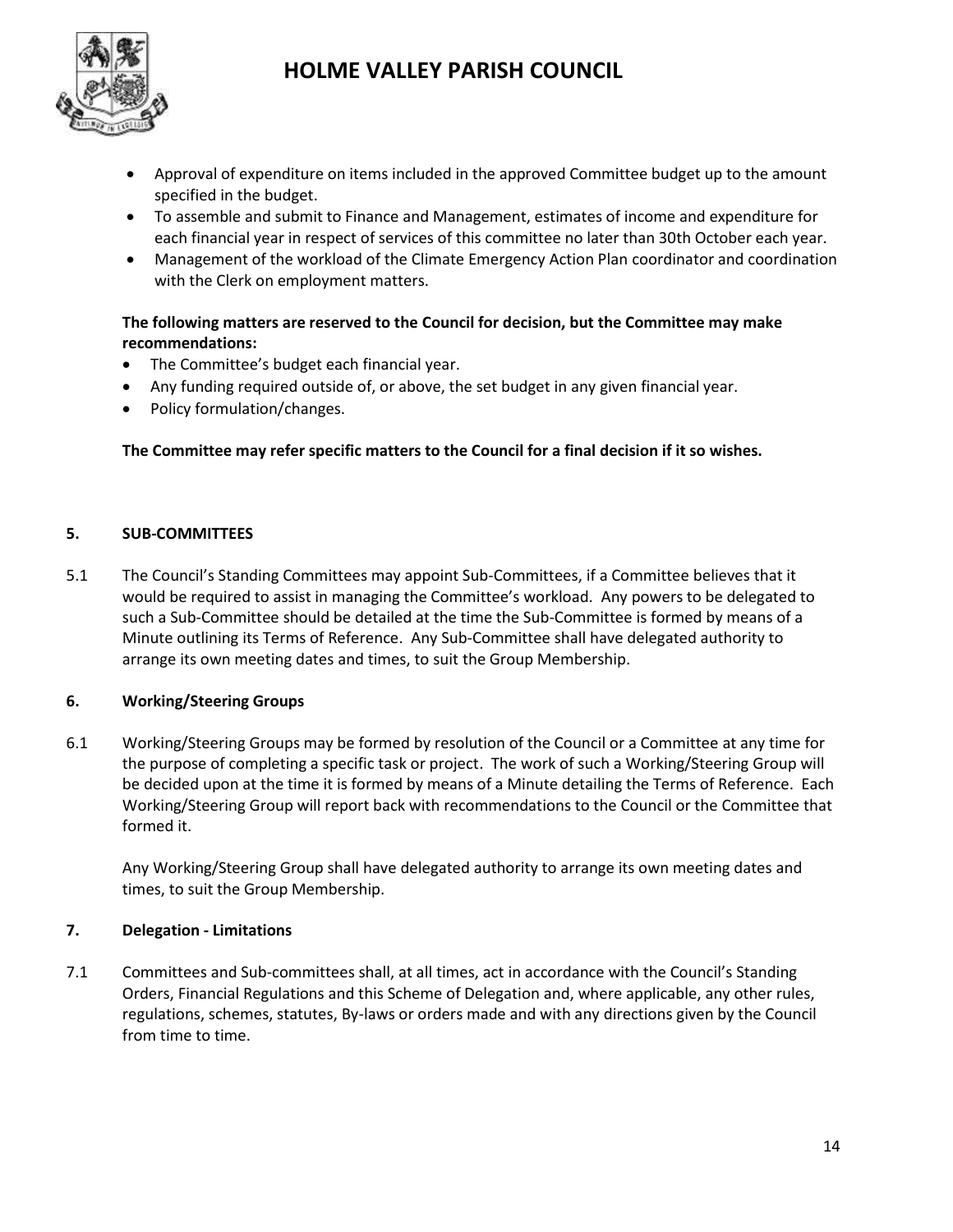

# **APPENDIX 1**

### **HVPC STAFF PERFORMANCE & DEVELOPMENT LEAD**

### **1.0 PURPOSE**

1.1 On behalf of the Holme Valley Parish Council, the Staff Performance and Development Lead will ensure directly employed staff are effectively managed and supported in undertaking their responsibilities.

#### **2.0 ROLE**

- 2.1 Principal role is to act as line manager of the Clerk to the Council on behalf of the Full Council. It should be noted that good management of the Clerk will support the effective operation of wider clerk team.
- 2.2 This in turn leads to the following additional responsibilities:
	- Performance management of the Clerk
	- Identification of and support in providing development opportunities for the Clerk
	- Acting as a confidant for all staff members regarding their roles, interaction with each other and councillors
	- Providing a central point of contact for all councillors to discuss any staff issues and undertake any required actions needed as a result of issues raised.

#### **3.0 PERFORMANCE MANAGEMENT**

- 3.1 Performance management is an important part of formally monitoring and supporting the effective performance of the Clerk. It is vital in ensuring that the Clerk is able to undertake his or her duties well, recognising any difficulties, identifying training needs and meeting the requirements of the role. It is a key part of supporting the individual and helping them perform to the best of their ability by understanding their skills and setting realistic and achievable objectives.
- 3.2 Effective performance management requires honesty, understanding and a commitment to work constructively with the individual as well as act in the best interests of HVPC to have a committed and effective Clerk. Performance management needs commitment from both the Staff Performance and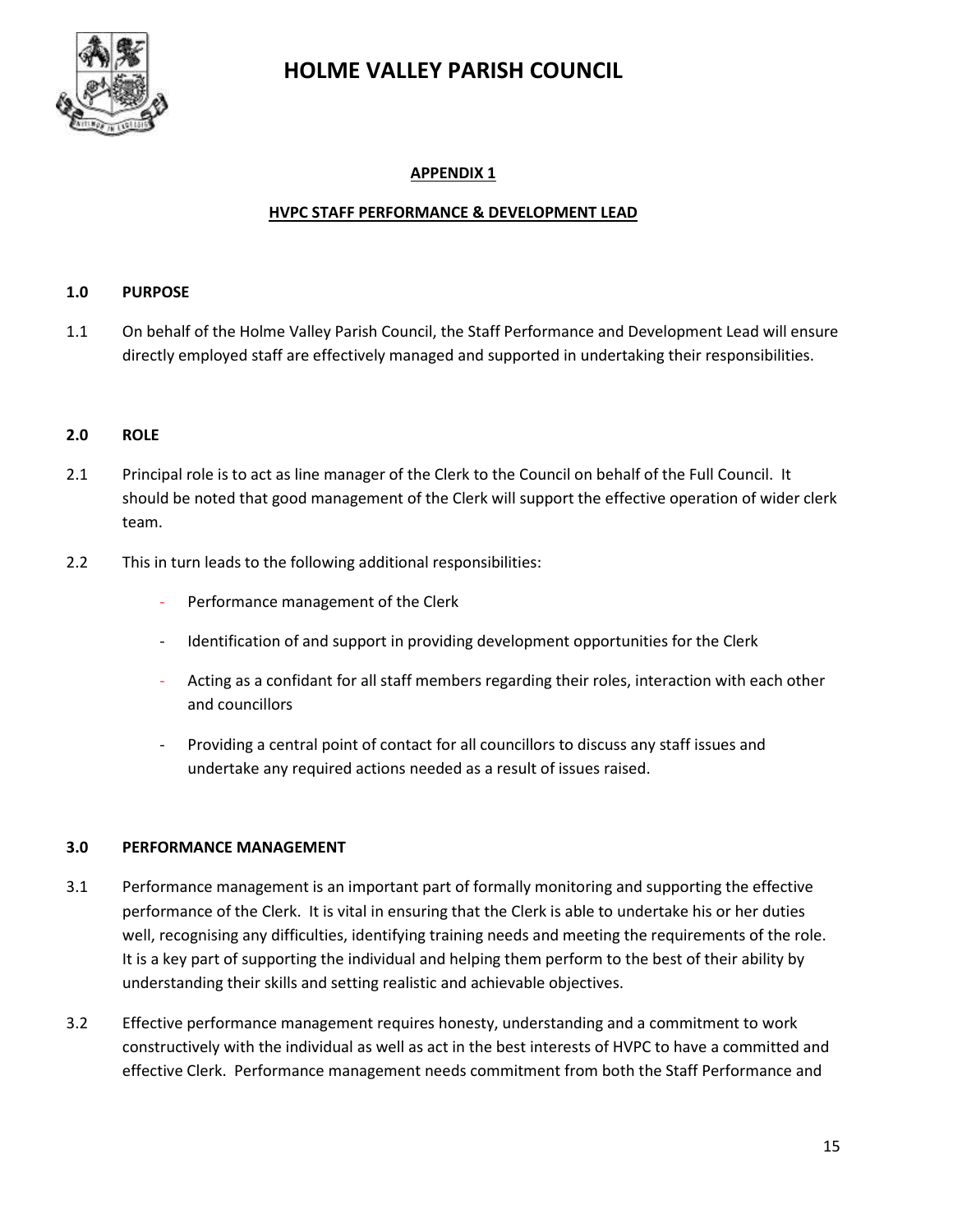

Development Lead and the Clerk who is encouraged to review their performance, identify areas for development and suitable objectives.

- 3.3 This needs a number of different elements in place:
	- **a. Formal objective setting and performance reviews with Clerk to be held in person and recorded in writing using a pro forma.**

### **These should be held as follows:**

- **a.i.** Start of year (objective setting)
- **a.ii.** 6 months into year (progress review)
- **a.iii.** End of year (formal review & future objective setting)

It should also be noted that during the first year of appointment, the Clerk will have a probationary period so more regular contact and reviews will be required.

### **b. Informal monthly meetings with the Clerk to be held remotely or in person**

**a.i.** Timed to suit the Clerk / post holder but at least around each Full Council meeting cycle

### **c. Informal contact weekly or as required with the Clerk**

**a.i.** Regular interaction by phone, Zoom or other media as required

### **d. Collation of feedback from reportees and Councillors regarding Clerk performance**

- **i.** Informal feedback on Clerk performance sought from all staff reportees in advance of performance reviews (every 6 months).
- **ii.** Informal feedback requested from all Councillors regarding Clerk and wider staff team performance in advance of yearly performance review. This should include constructive and positive feedback as well as any areas of concern and provide examples to aid discussion with the members of staff involved.
- **iii.** Councillors and reportees can share any informal feedback on the Clerk's performance throughout the year with the Staff Performance and Development Lead for discussion as required with the Clerk.
- 3.4 The Clerk is paid on a nationally agreed pay scale set by the National Joint Council for Local Government Services. The performance of the Clerk and any other staff on this scale will influence the recommendations to the Staffing Committee for any annual pay increases. These recommendations will be given to the Staffing Committee by the Staff Performance & Development Lead for consideration and approval by the Staffing Committee.